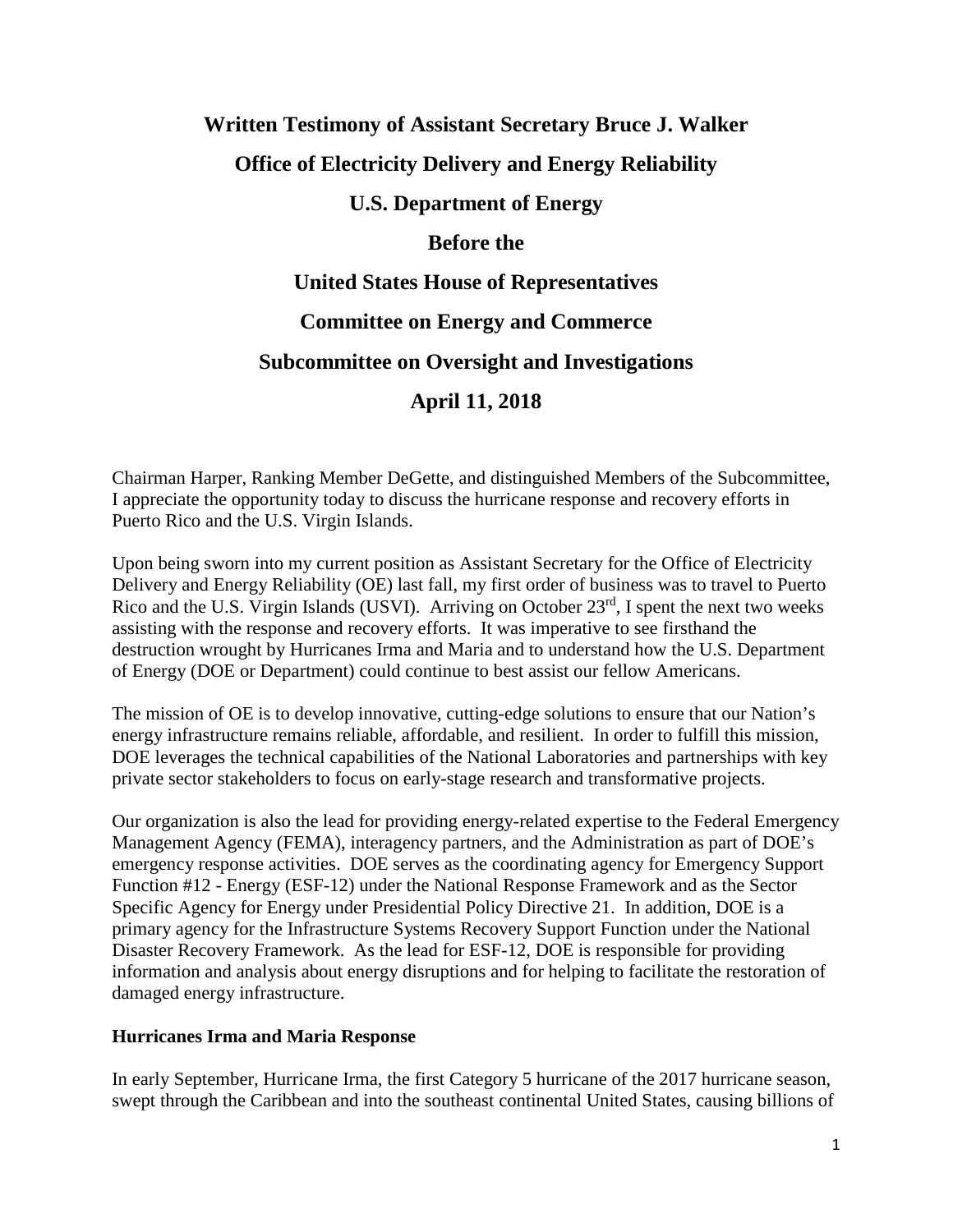dollars in estimated damages, millions of customer power outages, and tragically, over 100 fatalities.

Just two weeks later, while Puerto Rico and the U.S. Virgin Islands were still responding to Hurricane Irma, Hurricane Maria, the second Category 5 hurricane of the 2017 hurricane season, struck Puerto Rico and the U.S. Virgin Islands, bringing powerful winds and major flooding that rendered much of the Territories' transmission and distribution infrastructure inoperable and left virtually all 1.5 million electricity customers in Puerto Rico without power. By the end of January, over 99% of eligible customers in the U.S. Virgin Islands had been restored and following a "No Customer Left Behind" campaign by the Virgin Islands Power and Water Authority, all customers were restored by the beginning of March. In Puerto Rico, restoration efforts continue. As of April  $3<sup>rd</sup>$ , 95.8% of customers (1.4 million) were restored and all 78 municipalities are at least partially energized.

In the wake of these catastrophic events, DOE has received \$17 million in mission assignments from FEMA to support hurricane response and recovery (Irma: 6 mission assignments, \$2.2 million; Maria: 12 mission assignments, \$14.8 million). Over the course of the 2017 hurricane season, the Department provided personnel to support the National Response Coordination Center and several Regional Response Coordination Centers in support of FEMA response operations, bilingual public information personnel to provide life safety and life sustaining communications, subject matter experts as part of FEMA's Incident Management Assistance Teams, as well as technical advisors in electrical distribution, transmission, generation, energy efficiency, renewable energy, and related topics to advise the United States Army Corps of Engineers (USACE) on the assessment, planning, and reconstruction of the electrical grid in Puerto Rico.

In the U.S. Virgin Islands, DOE deployed ESF-12 responders to both St. Croix and St. Thomas to support FEMA, as well as 25 personnel and 10 line-trucks from the Western Area Power Administration (WAPA), to provide mutual assistance through multiple DOE mission assignments from FEMA. The crews from WAPA were tasked with supporting the restoration of the transmission system on St. Thomas, which was completed in November 2017, and the ESF-12 responders on the USVI were demobilized in January 2018. A team from the National Renewable Energy Laboratory was also deployed to the USVI to perform a power generation assessment under a FEMA mission assignment and DOE worked closely with the USVI and private sector partners to facilitate additional mutual assistance from industry.

In Puerto Rico, DOE continues to maintain close coordination with FEMA and three subject matter experts from the Power Marketing Administrations remain deployed to provide technical support to USACE with restoration planning, cost estimates, validation, and quality assurance. DOE has also deployed a responder under the National Disaster Recovery Framework to support FEMA recovery activities and continues to coordinate with industry about ongoing mutual assistance to support restoration efforts.

Additionally, through DOE-funded projects, we are leveraging the expertise of our National Laboratories to develop potential long-term solutions to improve the resiliency of the Puerto Rican infrastructure. I want to assure the Committee that DOE will continue to support the work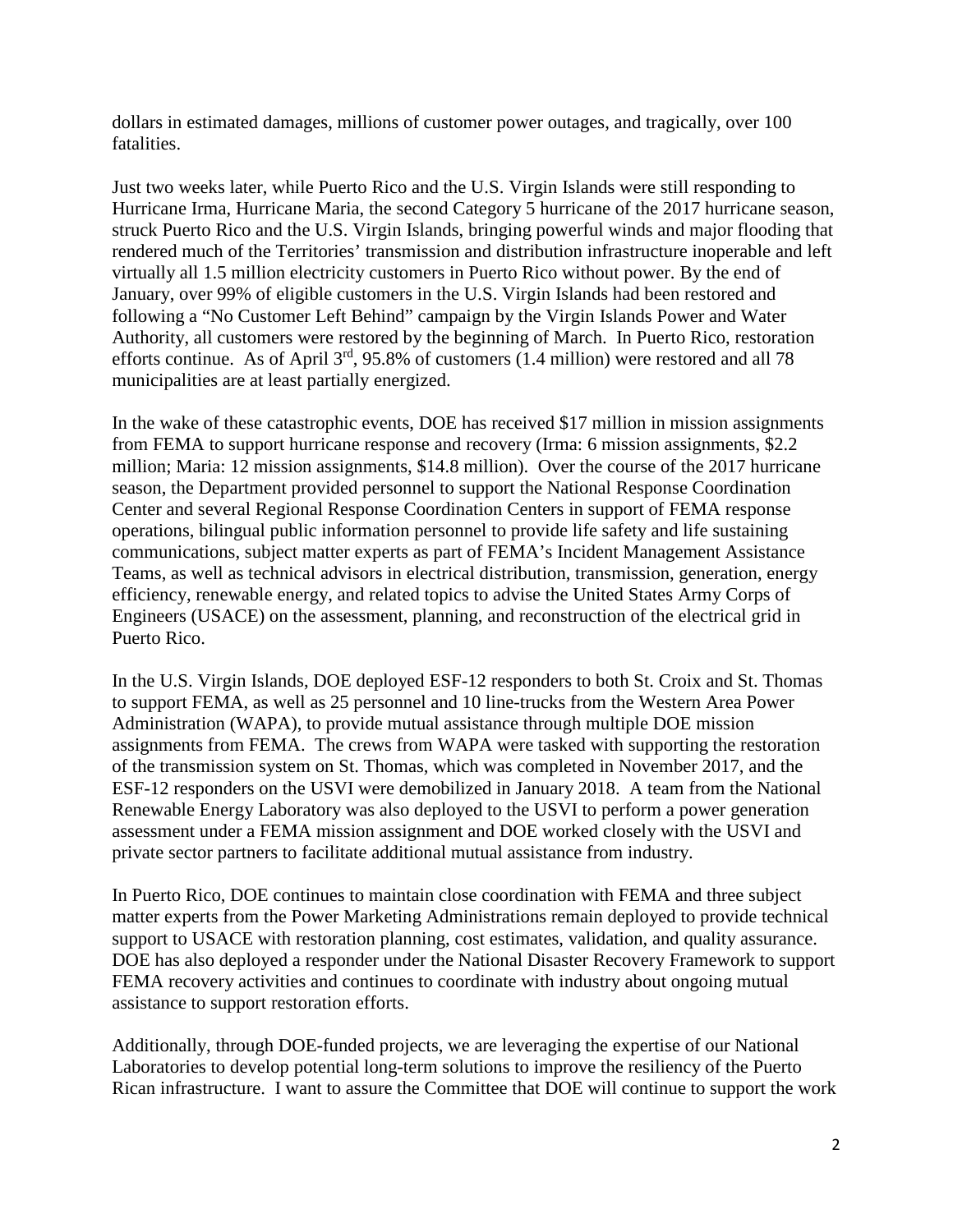needed to restore power to Puerto Rico. I'd also like to thank all of the utility crews and responders for their dedication and hard work in restoring power.

#### **Resilience**

The hurricane season of 2017 serves to highlight the need for a continued and adaptive focus on energy system resilience. The recent severe weather events, changing resource mix, and dynamic nature of grid technologies—including changes on the demand side—are bringing grid resilience to a new, more prominent place in the national dialogue. Specifically, as we keep one eye on day-to-day reliability and resource adequacy, we must also do better to incorporate resilience into the discussion.

As part of a comprehensive effort to reduce the impact of severe weather events, utilities in three hurricane-prone regions invested hundreds of millions of dollars over the last several years to improve their systems, including advanced communicating technologies across their transmission, distribution, and customer systems to mitigate and recover from grid disturbances.

In Florida, while it's difficult to compare storms, during Hurricane Wilma in 2005, more than 11,000 Florida Power and Light poles fell or snapped, and 241 substations experienced major damage while close to 100 transmission structures were damaged. However, grid hardening since Wilma limited the damage to less than 1,500 toppled poles, no major damage to substations, and no damage to transmission structures during Hurricane Irma.

In mid-to-late August 2017 in Houston, at the peak of outages, 306,000 customers were without power in Texas and Louisiana from Hurricane Harvey, whereas when Hurricane Ike hit Houston in 2008, 2.1 million customers were knocked offline. Some of this dramatic reduction was due to CenterPoint Energy's enhanced physical and remote operational protections to prevent damage at the vast majority of their 250 substations. CenterPoint's investment also built out their capability to safely reroute power around damaged grid equipment to maintain connections for more customers.

The immense challenges that New Orleans faced in the aftermath of Katrina were intensified by electric grid failures. System-wide power outages made it difficult to resume essential recovery activities such as flood control operations, water supply and treatment, transportation, emergency response, and banking. Even Memorial Medical Center had its backup generator fail 48 hours after the storm.

In January 2016, researchers at Sandia and Los Alamos National Laboratories teamed up with the City of New Orleans and other partners through DOE's Grid Modernization Laboratory Consortium to identify grid modernization priorities to minimize the negative consequences to particularly vulnerable communities. The analysis identified the lifeline services that receive greatest benefit from improved power resilience, and subsequently, identified clusters of highimpact infrastructure in those areas that can be served by advanced microgrids.

As a result of this research, the City of New Orleans is now equipped with a prioritization and implementation plan, developed in conjunction with the local utility and community stakeholders, to protect the grid that serves areas of most critical need.